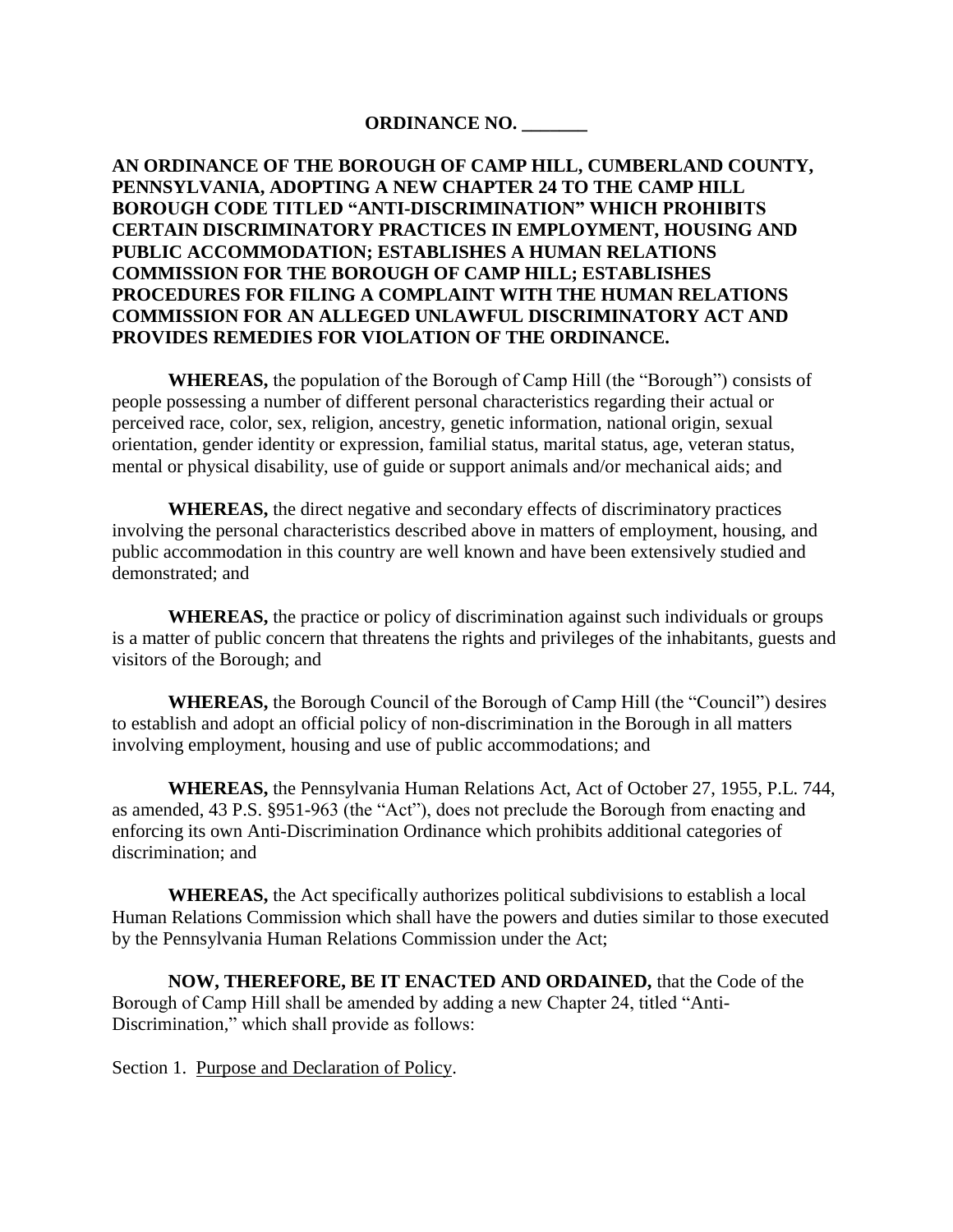A. In order to ensure that all persons, regardless of actual or perceived race, color, sex, religion, ancestry, genetic information, national origin, sexual orientation, gender identity or expression, familial status, marital status, age, veteran status, mental or physical disability, use of guide or support animals and/or mechanical aids enjoy the full benefits of citizenship and are afforded equal opportunities for employment, housing, and use of public accommodations, it is necessary that appropriate legislation be enacted.

B. It is hereby declared to be the public policy of the Borough of Camp Hill ("Borough") to foster the employment of all individuals in accordance with their fullest capacities regardless of actual or perceived race, color, sex, religion, ancestry, genetic information, national origin, sexual orientation, gender identity or expression, familial status, marital status, age, veteran status, mental or physical disability, use of guide or support animals and/or mechanical aids, and to safeguard their right to obtain and hold employment without such discrimination, to assure equal opportunities to all individuals and to safeguard their rights to public accommodation and to secure housing accommodation and commercial property without regard to actual or perceived race, color, sex, religion, ancestry, genetic information, national origin, sexual orientation, gender identity or expression, familial status, marital status, age, veteran status, mental or physical disability, use of guide or support animals and/or mechanical aids.

C. Nothing in this Chapter shall be construed as supporting or advocating any particular doctrine, position, point of view, lifestyle or religious view. To the contrary, it is the intention of this chapter that all persons be treated fairly and equally, and it is the express intent of this Chapter to guarantee fair and equal treatment under the law to all people of the Borough.

D. This Chapter shall be deemed an exercise of the police power of the Borough for the protection of the public welfare, prosperity, health and peace of the Camp Hill community.

#### Section 2. Definitions.

The following words and phrases when used in this Chapter shall have the meanings given to them in this Section.

BOROUGH: The Borough of Camp Hill, County of Cumberland, Commonwealth of Pennsylvania.

BOROUGH COUNCIL: The Borough Council of Camp Hill Borough.

DISCRIMINATION: Any discriminatory act(s) taken by any person, employer, employment agency, labor organization or public accommodation on the basis of actual or perceived race, color, sex, religion, ancestry, genetic information, national origin, sexual orientation, gender identity or expression, familial status, marital status, age, veteran status, mental or physical disability, use of guide or support animal and/or mechanical aids.

DISCRIMINATORY ACTS: All acts defined in Section 5 of the Pennsylvania Human Relations Act, 43 P.S. §955, as unlawful discriminatory practices. The fact that the Pennsylvania Human Relations Act would not define a practice as unlawful when that practice is taken on the basis of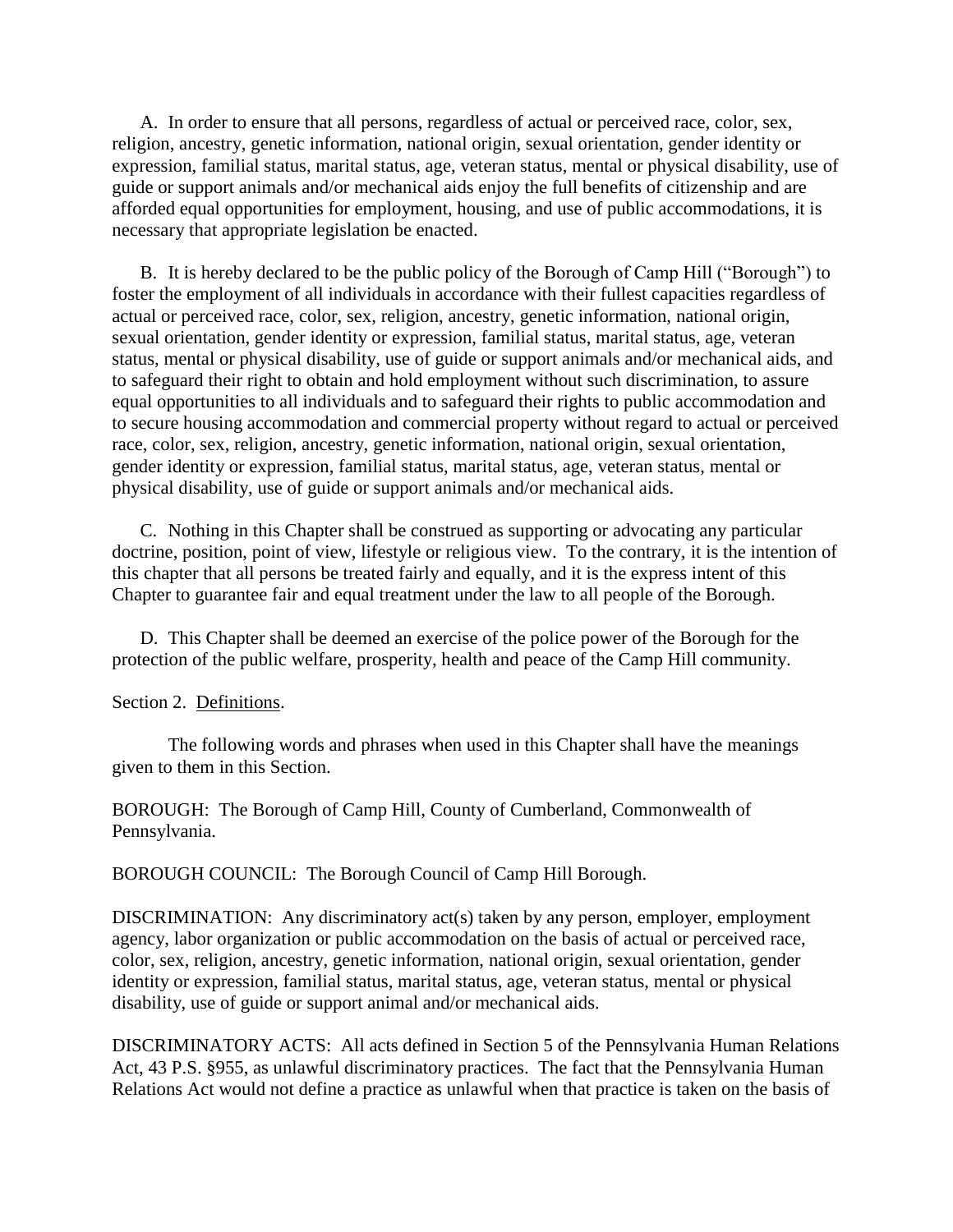actual or perceived sexual orientation, gender identity or expression, genetic information or marital status shall not exempt such practice from being considered a discriminatory act under this chapter.

EMPLOYEE: Does not include any individuals who, as a part of their employment, reside in the personal residence of the employer.

EMPLOYER: Any person who employs one or more employees, including the Borough, its departments, boards and commissions, and any other government agency within its jurisdiction.

FRIVOLOUS CLAIM: A complaint where the complainant lacks any factual or legal basis for the alleged conduct in violation of this Ordinance and clearly lacks any probability of success on the merits.

GENDER IDENTITY OR EXPRESSION: Self-perception, or perception by others, as male or female, and shall include an individual's appearance, behavior, or physical characteristics, that may be in accord with, or opposed to, one's physical anatomy, chromosomal sex, or sex assigned at birth, and shall include, but is not limited to, persons who are undergoing or have completed sex reassignment, are transgendered or gender variant.

GENDER VARIANT: A person whose gender identity or gender expression does not conform to socially defined male or female gender expectations.

GENETIC INFORMATION: That information which is defined as genetic information in the Genetic Information Nondiscrimination Act of 2008, 42 U.S.C.A. §2000ff.

ORDINANCE: This chapter, which shall also be known as the "Anti-Discrimination Ordinance."

PERSON: Any natural person, fraternal, civic or other membership organization, corporation, general or limited partnership, proprietorship, limited liability company, or similar business organization, including the Borough, its departments, boards and commissions, and other forprofit and nonprofit organizations.

PUBLIC ACCOMMODATION: Any accommodation, resort or amusement which is open to, accepts or solicits the patronage of the general public or offers goods or services, including loans, to the general public or is listed in Section 4(l) of the Pennsylvania Human Relations Act, 43 P.S. §954(l), but shall not include accommodations which are in their nature distinctly private.

SEXUAL ORIENTATION: Actual or perceived homosexuality, heterosexuality and/or bisexuality.

To the extent words and phrases appearing in this Chapter are not expressly defined herein, the meaning of this chapter shall be construed consistently with the Pennsylvania Human Relations Act.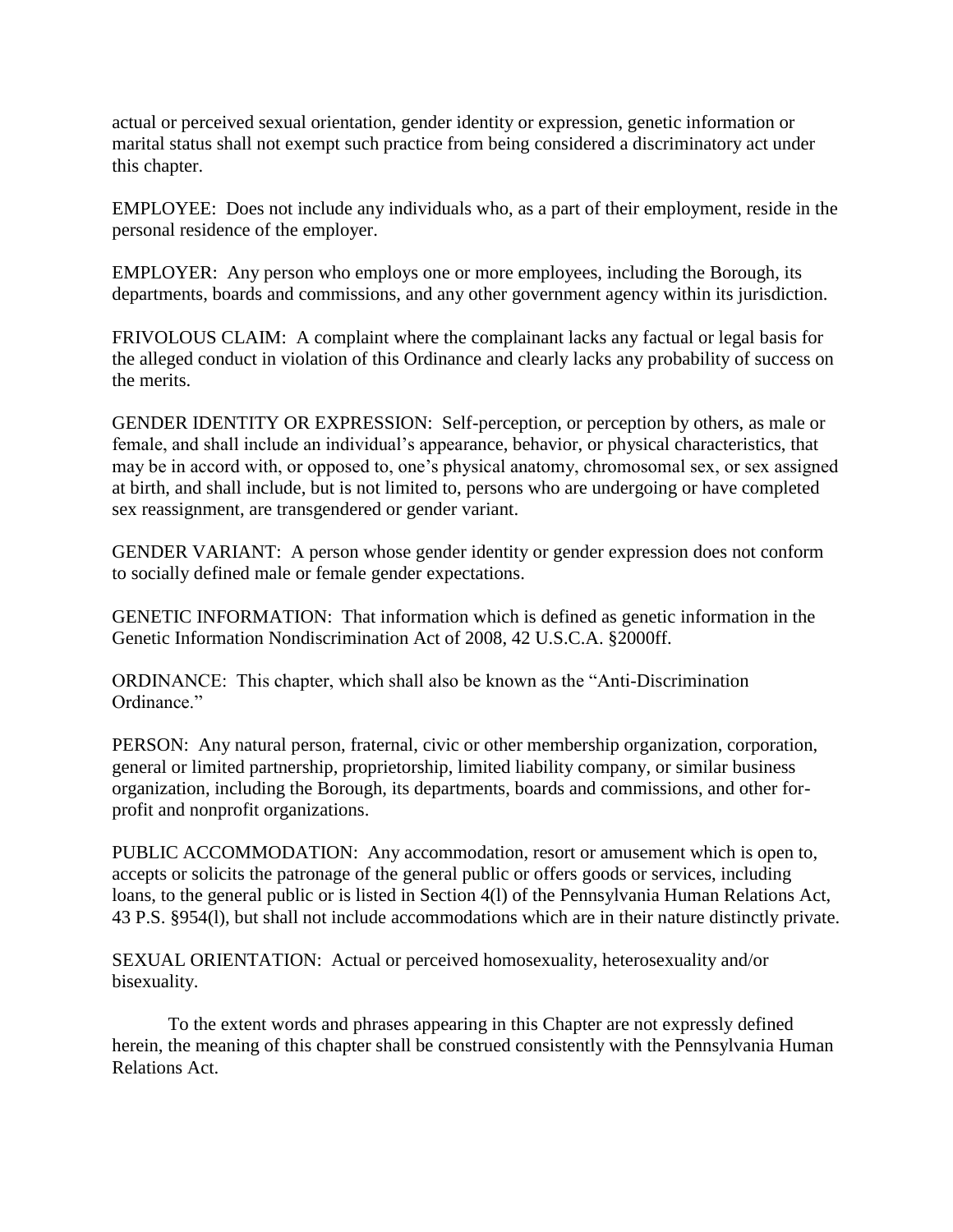Section 3. Unlawful Practices.

A. Discrimination in housing, employment, and access to public accommodations is prohibited under this Chapter.

B. Retaliation against any individual because such individual has opposed any practice forbidden by this Chapter, or because such individual has made a charge, testified or assisted in any manner in any investigation, proceeding or hearing under this Chapter is prohibited under this Chapter.

C. Aiding, abetting, inciting, compelling or coercing the doing of any act declared by this Chapter to be an unlawful practice, or obstructing or preventing any person from complying with the provisions of this Chapter is prohibited under this Chapter.

Section 4. Exception.

- A. The provisions of this Chapter shall not bar the following from giving preference to persons of the same religion or denomination or to members of the following from making such selection as is calculated by such organization to promote the religious principles or the aims, purposes or fraternal principles for which it is established or maintained:
	- 1) Any religious or denominational institution; or
	- 2) Any charitable or educational organization which is operated, supervised or controlled by or in connection with any religious organization; or
	- 3) Any bona fide private or fraternal organization.
- B. The provisions of this Chapter shall not make it an unlawful employment practice for a religious corporation or association, not supported in whole or in part by governmental appropriations, to refuse to hire or employ an individual on the basis of religion or sex where that is a qualification due to the group's beliefs and practices.

## Section 5. Establishment of Human Relations Commission.

A. Pursuant to 43 P.S. §962.1 of the Pennsylvania Human Relations Act, there is hereby established a Human Relations Commission in and for Camp Hill Borough (hereinafter referred to as the Camp Hill Human Relations Commission or the "Commission").

B. The Commission shall consist of five members, who shall serve staggered terms of three years each, except that the initial members shall have a term of one year for one member, two years for two members and three years for two members, respectively. At all times there shall be an odd number of members. All members of the Commission shall be appointed by the Borough Council. Members shall be residents of the Borough or individuals who work full time within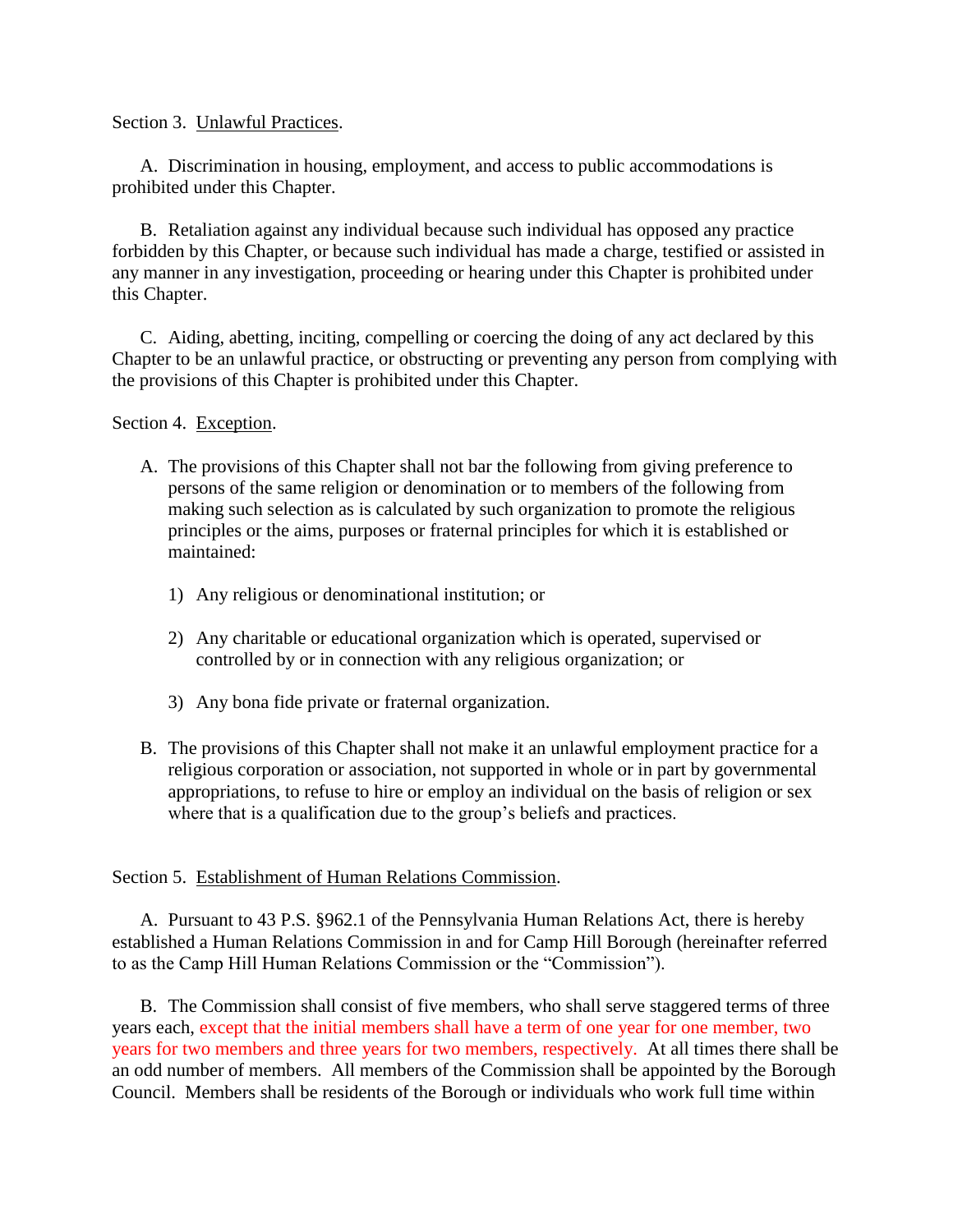the Borough. No voting member of the Commission shall hold any office in any political party. Members of the Commission shall serve without salary but may be paid expenses incurred in the performance of their duties, as approved by the Borough Council.

C. One of the Commission's members shall be appointed as Chairperson of the Commission by Borough Council. The Chairperson will be responsible for setting Commission meetings, coordinating with the Camp Hill Borough Clerk regarding received complaints and answers, and generally ensuring that the duties of the Commission are fulfilled. The Chairperson may delegate responsibility for Commission duties to specific Commissioners or to paid staff, if applicable.

D. Members of the Commission shall, as soon after their appointment as practical, attend such training and education seminars or sessions as deemed necessary to acquaint themselves with the functioning of the Camp Hill Human Relations Commission under this Chapter, as well as the terms, conditions, and provisions of the Pennsylvania Human Relations Act, and the operation of the Pennsylvania Human Relations Commission. Such training and education shall be as directed by the Chairperson, and shall be performed in conjunction with the state Human Relations Commission.

E. Borough Council hereby grants to the Commission all of the powers necessary to the execution of its duties (as set forth below), provided that those powers shall not exceed those exercised by the Pennsylvania Human Relations Commission under the Pennsylvania Human Relations Act.

Section 6. Procedures; Expanded Procedures.

A. Filing a Complaint.

1) Any person(s) claiming to be aggrieved by an unlawful practice may make, sign and file a verified complaint alleging violations of this Chapter, which shall include the following information:

- a. The name and address of the aggrieved person(s);
- b. The name and address of the person(s) alleged to have committed the prohibited practice;
- c. A concise statement of the facts, including pertinent dates, constituting the alleged discriminatory practice;
- d. If applicable, the address and a description of the dwelling unit which is involved; and
- e. Such other information as may be required by the Borough.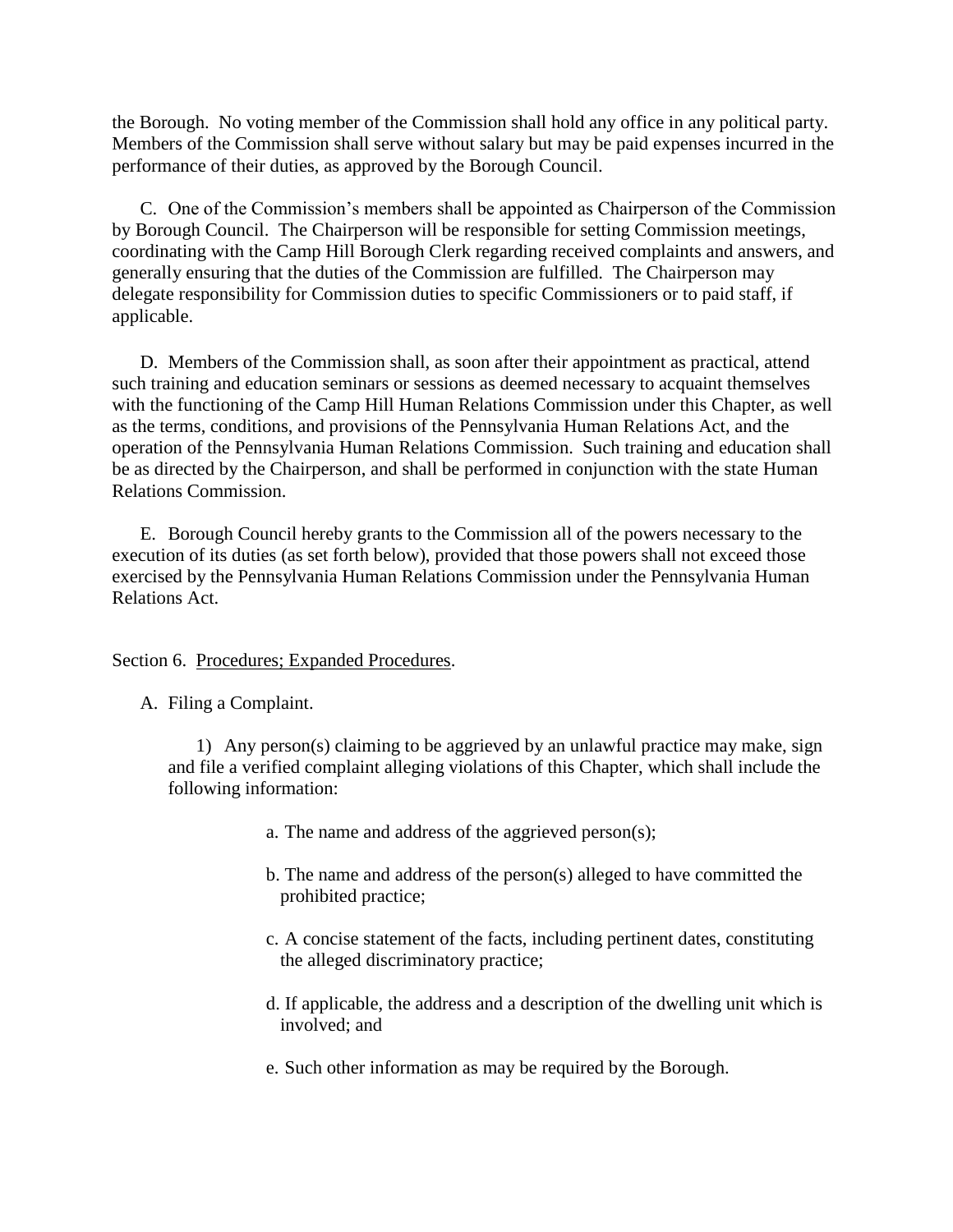2) Complaints may be filed in person at the Borough office or by mailing such complaints to the Borough office or to the Chairperson of the Human Relations Commission. All complaints must be received by the Borough office or by the Commission within 180 days of the alleged act(s) of discrimination to be considered timely.

3) The Borough office shall convey the complaint to the Chairperson of the Human Relations Commission within 10 days of receipt of the complaint. The Borough office or Commissioner A majority vote by the Commission may dismiss any complaint that it deems to be a frivolous complaint.

- B. Notification and Answer.
	- 1) Within 30 days of its receipt of a complaint, the Commission shall
		- a.Send a copy of the complaint to the person(s) charged with a discriminatory practice (the "respondent(s)"); and
		- b.Send a notice to the person(s) aggrieved, informing them that the complaint has been received. If the complaint alleges discrimination on a basis prescribed under federal or state law, the notice sent to the person(s) aggrieved shall also inform them of the right to file with the state Human Relations Commission and/or with the federal Equal Employment Opportunity Commission.

2) The respondent(s) shall file a written verified answer to the complaint within 60 days of receipt of the complaint. An answer to a complaint may be filed in the same manner as an original complaint. If the answer is filed with the Borough office, it shall be conveyed by the Borough Manager to the Chairperson of the Commission within 10 days of the Borough office's receipt thereof. The Commission shall promptly send a copy of the answer to the person(s) aggrieved.

C. Fact finding conference.

1) After the answer has been received, the Commission shall, within 60 days, invite the parties to voluntarily participate in a fact finding conference concerning the dispute. The parties shall respond to the invitation to participate in a fact finding conference within 30 days of being invited to participate.

2) If the parties agree to participate in a fact finding conference, the parties shall meet with a Commission member at a location mutually agreeable to the parties within 30 days of the agreement to participate. Each party will be invited at the fact finding conference to present evidence and documents relevant to the complaint. The fact finding conference will not be a public event, and no record of the conference will be created, excepting the findings of fact detailed in subsection (3).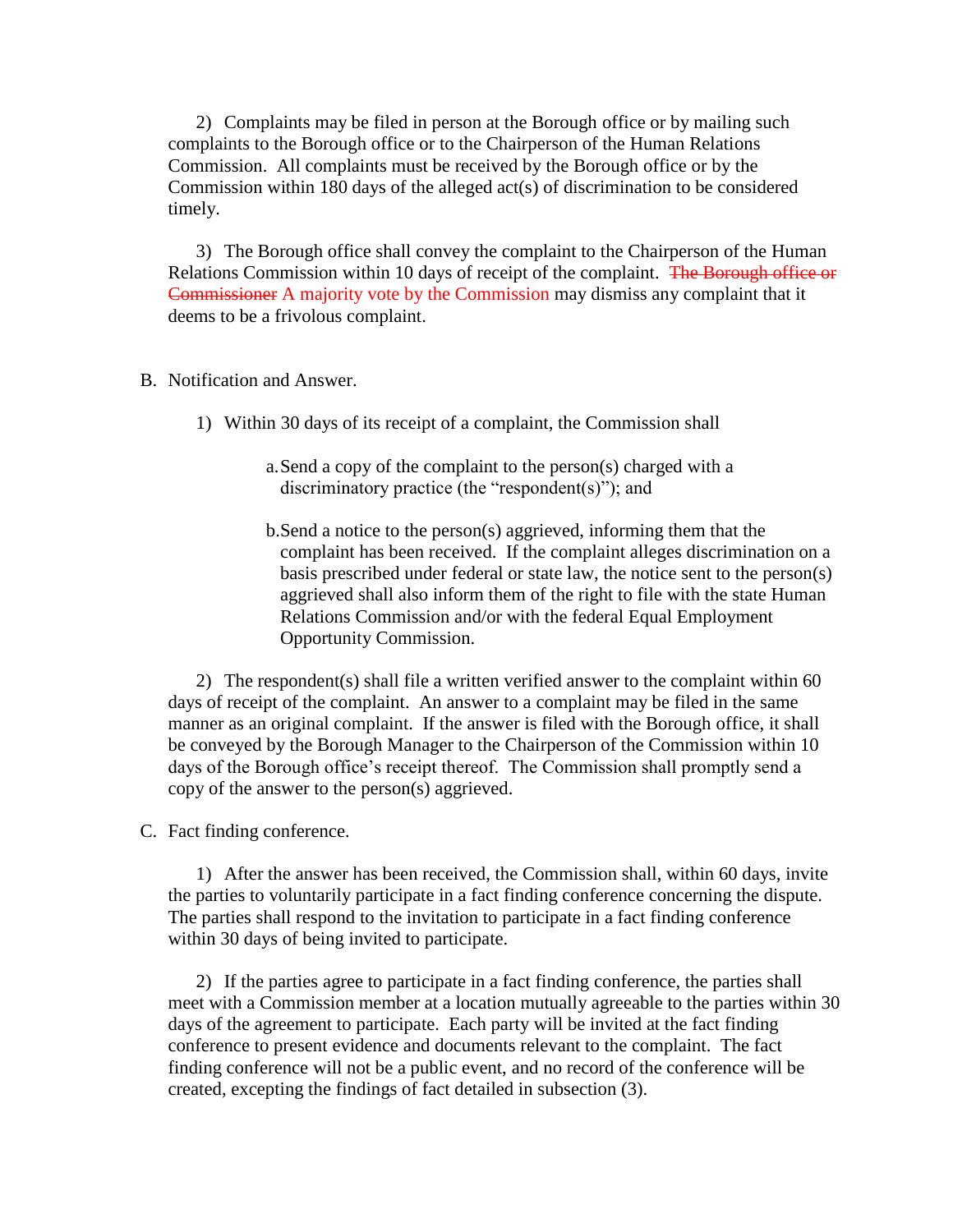3) The parties shall notify the Commission of whether the fact finding conference resulted in a resolution of the complaint. In the event the complaint is resolved, the Commission shall notify the parties that the complaint has been dismissed. In the event the complaint is not resolved through the fact finding conference, then the Commissioner, within 30 days, shall prepare findings of fact and a conclusion as to whether the Commissioner finds probable cause that an unlawful practice has occurred.

D. Disposition of the Complaint. Provided the Commission has not elected under Subsection E of this section to use expanded procedures, and if the complaint is not resolved through the fact finding conference, the Commission shall, at the second Commission meeting following the fact finding conference, consider the findings prepared by the Commissioner who conducted the fact finding conference. The Commission shall accept or reject the findings by public vote. The Commission shall provide the parties with the findings of fact and conclusion, shall notify the parties of the outcome of the vote, and this notice shall also indicate that the person aggrieved has a right to pursue the matter in court by filing a lawsuit.

E. Option of the Commission to elect for expanded procedures. The Commission shall have the authority to elect to adopt expanded procedures as set forth in subsections (F) through (L) of this Section subject to approval by the Borough Council and appropriation of funding for such procedures. A majority of Commission members must vote in favor of adopting expanded procedures in order for such procedures to be adopted. In the event that such procedures are adopted, they must, while in effect, be applied to all complaints that are not resolved through a fact finding conference. If the Commission has adopted expanded procedures, it may also, by majority vote and in its sole discretion, eliminate such procedures.

F. Expanded procedures: Dismissal or non-dismissal of the Complaint. If the fact finding conference was successful in resolving the complaint, the Commission shall follow the procedures set forth in subsection  $(C)(3)$  for dismissing the complaint. If the fact finding conference was not successful in resolving the complaint, the Commission shall not dismiss the complaint but shall instead undertake the procedures set out in subsections (G) through (L) of this Section.

G. Expanded procedures: Investigation. The Commission shall, in a timely fashion, investigate the allegations of discrimination set forth in the complaint.

H. Expanded procedures: Finding of no cause. If it shall be determined after the Commission's investigation that there is no basis for the allegations of the complaint, the Commission shall cause to be issued and served upon the parties written notice of such determination. This notice shall inform the person aggrieved that he/she has the right to pursue the matter in court by filing a lawsuit.

I. Expanded procedures: Conciliation. If the Commission, after investigation, determines that probable cause exists for the allegations of the complaint, the Commission shall immediately endeavor to eliminate the unlawful practice complained of by persuasion, conference and conciliation.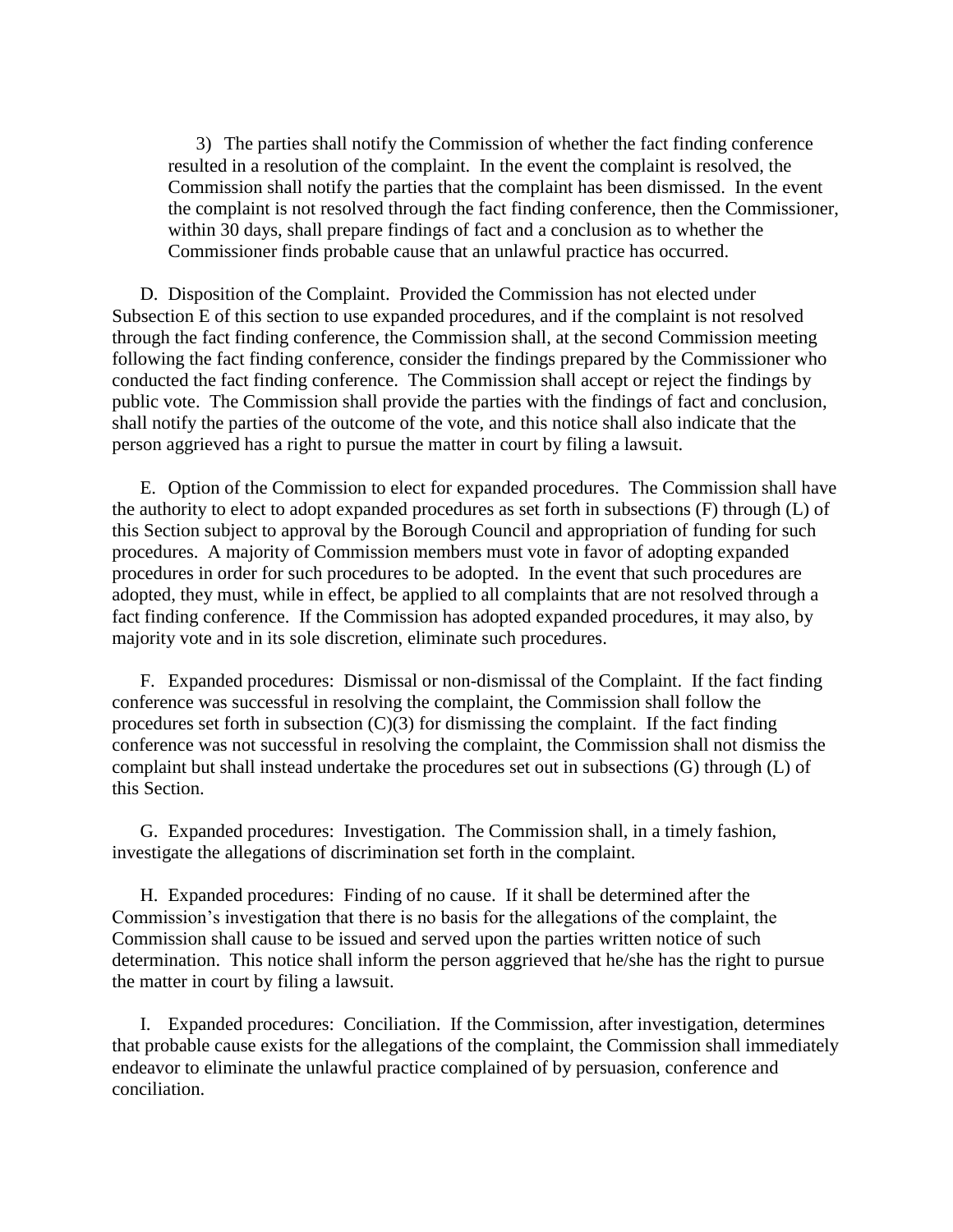J. Expanded procedures: Public hearing.

1) If the Commission, in its discretion, finds it is not possible to eliminate the unlawful practices by persuasion, conference or conciliation, the Commission shall cause to be issued and served a written notice, together with a copy of the complaint, which informs the respondent that the respondent must answer the charges of such complaint at a hearing before the Commission at a time and place to be specified in such notice.

2) The Commission shall designate three of its members to preside at such a hearing. The Commissioner who prepared and/or presents the findings of fact shall not preside at the hearing.

3) At the public hearing, the case in support of the complaint shall be presented by the Commission by pro bono counsel, by Commission staff, or by the Commissioner who prepared the findings of fact. The case in support of the Complaint may instead be presented by the complainant's attorney, if the complainant is represented. Both the complainant and the respondent may appear at the hearing with or without counsel and provide testimony. In addition, both the complainant and the respondent may introduce the testimony of additional witnesses and may submit documentary evidence. The Commission and the parties shall not be bound by the strict rules of evidence at the hearing.

K. Expanded procedures: Findings. If upon all the evidence at the hearing the Commission shall find that a respondent has engaged in or is engaging in any unlawful discriminatory practice as defined in this Chapter, the Commission shall state its findings of fact and shall issue and cause to be served on such respondent an order requiring such additional action as the Commission deems appropriate. The Commission shall have the authority to order any remedies available to the Pennsylvania Human Relations Commission under the Pennsylvania Human Relations Act.

L. Expanded procedures: Finding of no discrimination. If upon all the evidence the Commission shall find that a respondent has not engaged in any unlawful discriminatory practice, the Commission shall state its findings of fact and shall issue and cause to be served on the parties an order dismissing the complaint as to such respondent.

#### Section 7. Private Right of Action and Non-limitation of Remedies.

A. Any person(s) aggrieved by a violation of this Chapter shall have a right of action in the Cumberland County Court of Common Pleas or any other court of competent jurisdiction and may recover for each violation the following remedies:

1) Back pay, front pay and other actual damages, as those remedies are defined in the Pennsylvania Human Relations Act and case law interpreting the same;

2) Emotional distress damages;